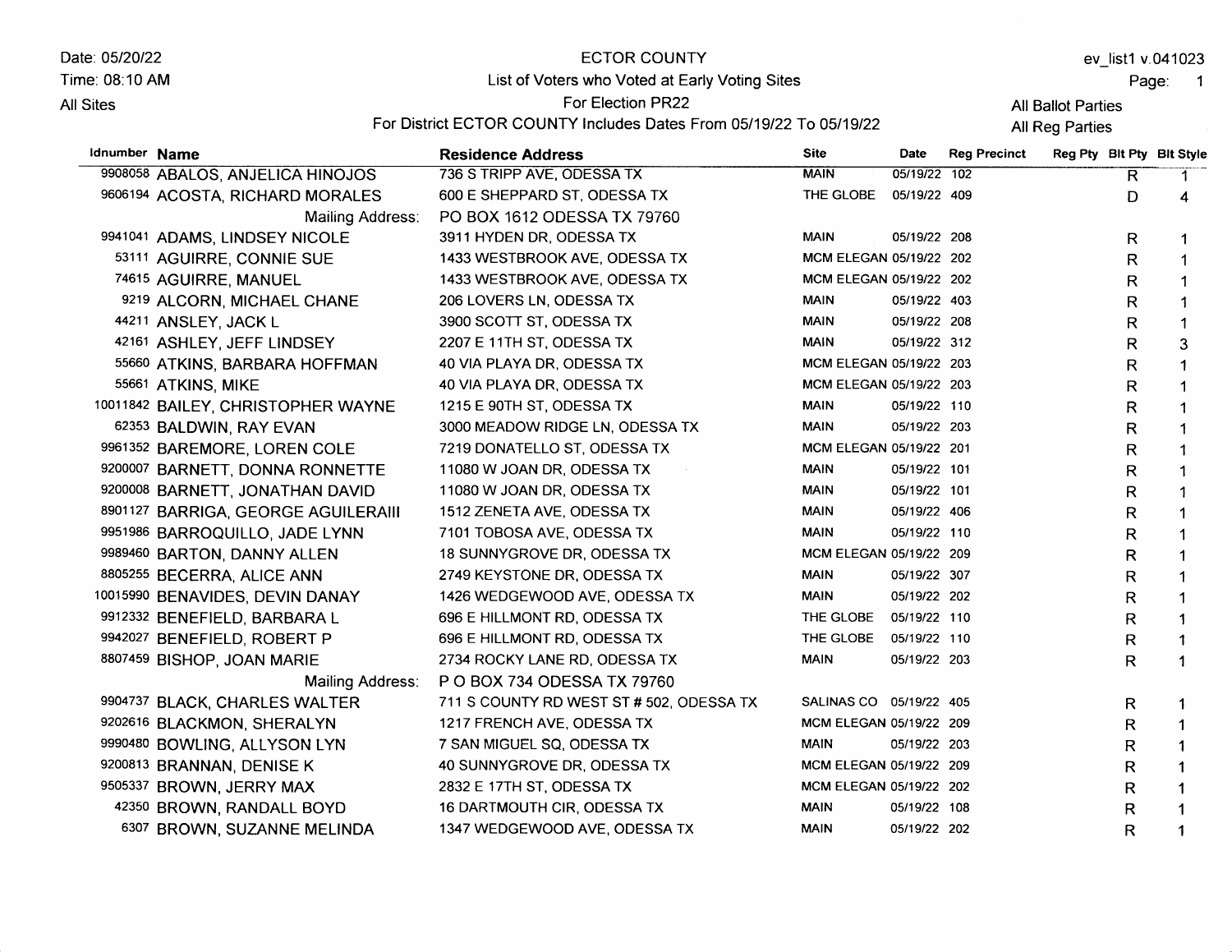Date: 05/20/22

**All Sites** 

Time: 08:10 AM

## ECTOR COUNTY List of Voters who Voted at Early Voting Sites

ev\_list1 v.041023

Page: 2

All Ballot Parties

For Election PR22 For District ECTOR COUNTY Includes Dates From 05/19/22 To 05/19/22

| Idnumber Name |                                    | <b>Residence Address</b>       | <b>Site</b>             | Date         | <b>Reg Precinct</b> | Reg Pty Bit Pty Bit Style |              |                |
|---------------|------------------------------------|--------------------------------|-------------------------|--------------|---------------------|---------------------------|--------------|----------------|
|               | 96790 BRUCKNER, RANDOLPH LEE       | 6404 STEVENSON AVE, ODESSA TX  | MCM ELEGAN 05/19/22 313 |              |                     |                           | R.           | 1.             |
|               | Mailing Address:                   | PO BOX 2532 ODESSA TX 79760    |                         |              |                     |                           |              |                |
|               | 10021837 BUCY, KEITH EMERSON       | 7720 GOLDER AVE, ODESSA TX     | <b>MAIN</b>             | 05/19/22 108 |                     |                           | R            |                |
|               | 100485 BUTLER, DONNIE LYNN         | 5232 W 40TH ST, ODESSA TX      | THE GLOBE               | 05/19/22 104 |                     |                           | R            | $\mathbf 1$    |
|               | 84381 BUTLER, SUSAN GAYLE          | 5232 W 40TH ST, ODESSA TX      | <b>MAIN</b>             | 05/19/22 104 |                     |                           | R            |                |
|               | 32843 CALDERON, ARTURO             | 707 LAREDO DR, ODESSA TX       | SALINAS CO 05/19/22 402 |              |                     |                           | D            | 4              |
|               | 88857 CALDWELL, CYNTHIA LYNN       | 6339 GLENHAVEN DR, ODESSA TX   | MCM ELEGAN 05/19/22 203 |              |                     |                           | R            | $\mathbf{1}$   |
|               | 15757 CALLOWAY, JOSEPH CHARLES     | 1305 BONHAM AVE, ODESSA TX     | <b>MAIN</b>             | 05/19/22 312 |                     |                           | R            | 3              |
|               | 9960826 CAMPBELL, KRISTOPHER WAYNE | 2805 CASSIE WAY, ODESSA TX     | THE GLOBE 05/19/22 203  |              |                     |                           | R            |                |
|               | 17212 CATES, AUBREY VOLLIEJR       | 1608 E 53RD ST, ODESSA TX      | <b>MAIN</b>             | 05/19/22 314 |                     |                           | R            |                |
|               | 9936976 CHESNUT, CAIN CLINTON      | 2 E WAVYLEAF CT, ODESSA TX     | MCM ELEGAN 05/19/22 207 |              |                     |                           | R            |                |
|               | 9001571 CHESNUT, STACY MICHELE     | 2901 LAUREL AVE, ODESSA TX     | <b>MAIN</b>             | 05/19/22 204 |                     |                           | R            | $\overline{2}$ |
|               | 62156 CLAY, FERRALL RAY            | 600 E 56TH ST, ODESSA TX       | <b>MAIN</b>             | 05/19/22 314 |                     |                           | R            | $\mathbf 1$    |
|               | 8701684 COBOS, LUIS ROLANDO        | 6501 PIEDMONT ST, ODESSA TX    | <b>MAIN</b>             | 05/19/22 203 |                     |                           | R            | $\mathbf{1}$   |
|               | 69540 COOK, JOE LOUIS              | 4615 LEMONWOOD LN, ODESSA TX   | <b>MAIN</b>             | 05/19/22 209 |                     |                           | $\mathsf R$  | 1              |
|               | 9605513 COOK, JOSEPH TODD          | 2312 LADUE LN, ODESSA TX       | <b>MAIN</b>             | 05/19/22 203 |                     |                           | R            | 1              |
|               | 9702529 COOK, MARSHA ANN           | 4615 LEMONWOOD LN, ODESSA TX   | MCM ELEGAN 05/19/22 209 |              |                     |                           | R            | 1              |
|               | 9943620 COOK, NICKY LYNN           | 4012 SOUTHBROOK CT, ODESSA TX  | MCM ELEGAN 05/19/22 208 |              |                     |                           | $\mathsf{R}$ | $\mathbf{1}$   |
|               | 862461 COOPER, TANYA DEAN          | 2337 BOBWHITE DR, ODESSA TX    | MCM ELEGAN 05/19/22 209 |              |                     |                           | R            | $\mathbf{1}$   |
|               | 9934946 COOPER, WILLIAM CRAIG      | 2337 BOBWHITE DR, ODESSA TX    | MCM ELEGAN 05/19/22 209 |              |                     |                           | $\mathsf{R}$ | 1              |
|               | 78565 COPELAND, JOYCE MARTHA       | 19 ANTEBELLUM CT, ODESSA TX    | <b>MAIN</b>             | 05/19/22 208 |                     |                           | R            | 1              |
|               | 9939033 COPELAND, KENNETH WAYNEJR  | 19 ANTEBELLUM CT, ODESSA TX    | MAIN                    | 05/19/22 208 |                     |                           | R            | 1              |
|               | 101170 COTHERN, JAMES VINCENT      | 4408 ESMOND DR, ODESSA TX      | MCM ELEGAN 05/19/22 208 |              |                     |                           | R            |                |
|               | 10019 COX, TONY MARVIN             | 601 W 81ST ST, ODESSA TX       | THE GLOBE 05/19/22 108  |              |                     |                           | R            |                |
|               | 47028 CRAWFORD, LARRY KEITH        | 4 MARAVILLA CIR, ODESSA TX     | <b>MAIN</b>             | 05/19/22 110 |                     |                           | R            | 1              |
|               | 10021680 CRUTCHER, LINDA J         | 6509 PINE RIDGE, ODESSA TX     | MCM ELEGAN 05/19/22 203 |              |                     |                           | R            | 1              |
|               | 11065 DALE, BETTY DONOHOE          | 3536 MAPLE AVE, ODESSA TX      | <b>MAIN</b>             | 05/19/22 204 |                     |                           | R            | $\overline{c}$ |
|               | 8806368 DARVILLE, JOHN MARK        | 6508 AMBER DR, ODESSA TX       | <b>MAIN</b>             | 05/19/22 203 |                     |                           | R            | $\mathbf 1$    |
|               | 24869 DAVIS, DONALD NED            | 36 VISTA CREST CT, ODESSA TX   | <b>MAIN</b>             | 05/19/22 203 |                     |                           | R            |                |
|               | 24868 DAVIS, WANDA LEE             | 36 VISTA CREST CT, ODESSA TX   | MCM ELEGAN 05/19/22 203 |              |                     |                           | R            |                |
|               | 8803696 DEMETRI, ALAN DEANJR       | 7142 W 29TH ST # 12, ODESSA TX | KELLUS TUR 05/19/22 104 |              |                     |                           | R            |                |
|               | 9905206 DEMETRI, CYNTHIA LOUISE    | 7142 W 29TH ST # 12, ODESSA TX | KELLUS TUR 05/19/22 104 |              |                     |                           | R            |                |
|               | 9954330 DENNISON, ERIK CHRISTIAN   | 1505 W 18TH ST, ODESSA TX      | <b>MAIN</b>             | 05/19/22 301 |                     |                           | R            | $\mathbf 1$    |
|               |                                    |                                |                         |              |                     |                           |              |                |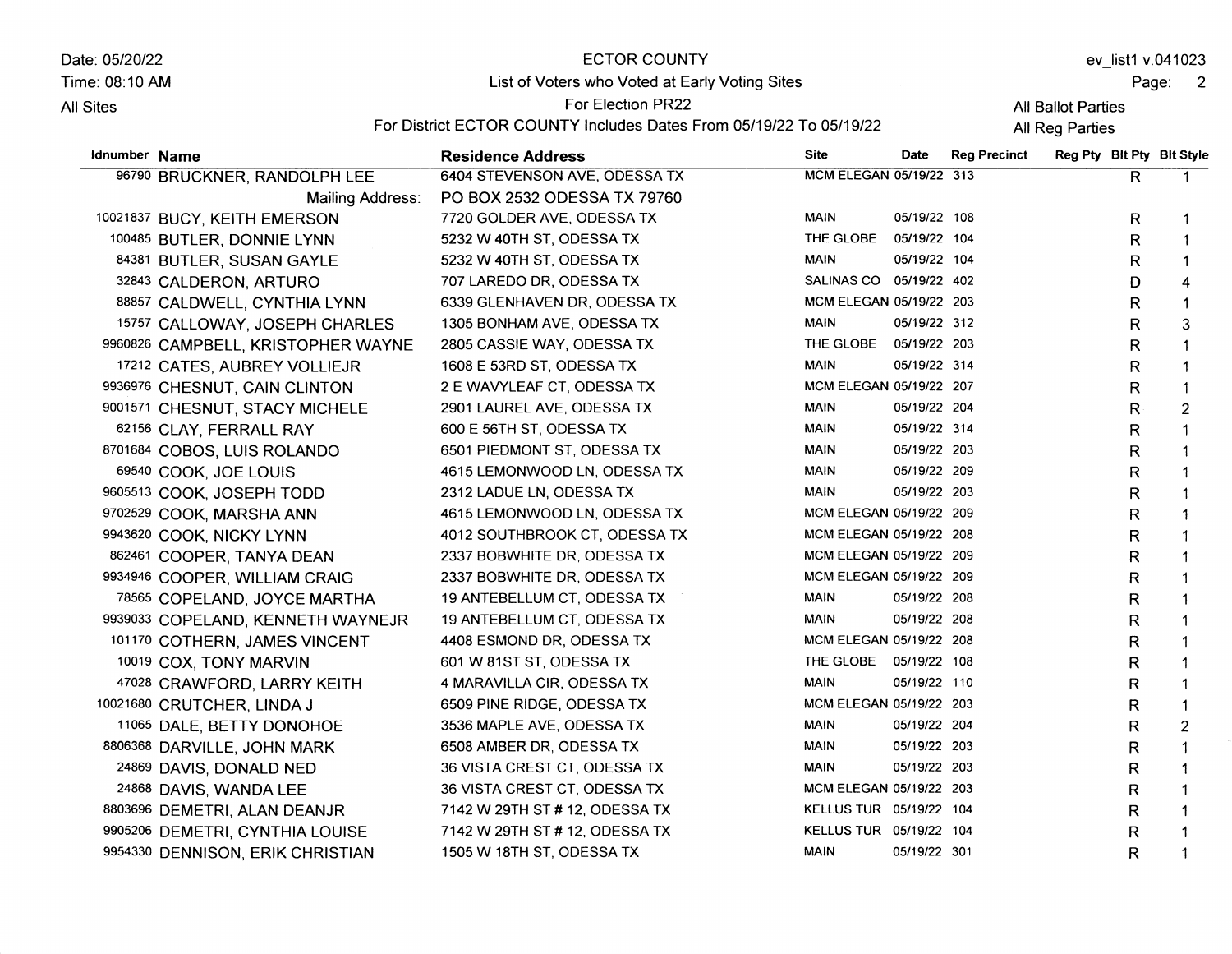Date: 05/20/22 Time: 08:10 AM All Sites

# ECTOR COUNTY List of Voters who Voted at Early Voting Sites

ev\_list1 v.041023

Page: 3

All Ballot Parties

For Election PR22 For District ECTOR COUNTY Includes Dates From 05/19/22 To 05/19/22

| Idnumber Name |                                      | <b>Residence Address</b>             | <b>Site</b>             | Date         | <b>Reg Precinct</b> |              | Reg Pty Bit Pty Bit Style |
|---------------|--------------------------------------|--------------------------------------|-------------------------|--------------|---------------------|--------------|---------------------------|
|               | 9980600 DESILETS, WESLEY ALLAN       | 640 DUKE AVE, ODESSA TX              | MCM ELEGAN 05/19/22 110 |              |                     | R            |                           |
|               | 10024870 DIETIKER, MILDRED ROSELETTA | 6737 N DIXIE BLVD, ODESSA TX         | <b>MAIN</b>             | 05/19/22 313 |                     | R            | $\mathbf 1$               |
|               | 9606595 DIXON, SARAH ELIZABETH       | 4637 CONSTITUTION AVE, ODESSA TX     | MAIN                    | 05/19/22 208 |                     | R            | 1                         |
|               | 69283 DOUTHIT, ROBERT JAYE           | 723 W 83RD ST, ODESSA TX             | <b>MAIN</b>             | 05/19/22 108 |                     | R            | $\mathbf 1$               |
|               | 9200629 DOUTHIT, RUTH WALKER         | 723 W 83RD ST, ODESSA TX             | <b>MAIN</b>             | 05/19/22 108 |                     | R            | $\mathbf{1}$              |
|               | 9956784 DUNLAP, JANIS PARSONS        | 7105 W 42ND ST, ODESSA TX            | MCM ELEGAN 05/19/22 104 |              |                     | R            | $\mathbf 1$               |
|               | 9938530 DUNN, WALLACE E              | 1602 E EVERGLADE AVE, ODESSA TX      | MAIN                    | 05/19/22 204 |                     | R            | $\overline{2}$            |
|               | 9502867 EARLES, MARION LEONJR        | 5800 CALIFORNIA AVE, ODESSA TX       | MCM ELEGAN 05/19/22 206 |              |                     | R            | $\mathbf 1$               |
|               | 9502868 EARLES, NINA RAE             | 5800 CALIFORNIA AVE, ODESSA TX       | MCM ELEGAN 05/19/22 206 |              |                     | R            |                           |
|               | 6278 EDWARDS, JAMES KENNETH          | 5600 MONTANA AVE, ODESSA TX          | MCM ELEGAN 05/19/22 206 |              |                     | R            | 1                         |
|               | Mailing Address:                     | P O BOX 32 ODESSA TX 79760           |                         |              |                     |              |                           |
|               | 43068 EMMONS, CHERYL KAY             | 4629 LAMONT AVE, ODESSA TX           | <b>MAIN</b>             | 05/19/22 208 |                     | R            |                           |
|               | 78962 ENGEL, NICHOLAS B              | 3737 SPRINGDALE DR, ODESSA TX        | MCM ELEGAN 05/19/22 204 |              |                     | R            | $\overline{c}$            |
|               | 9979888 ENGLISH, SHANNON MARIE       | 7006 PEROT RANCH RD, ODESSA TX       | MCM ELEGAN 05/19/22 201 |              |                     | R.           | $\mathbf 1$               |
|               | 10010312 EOFF, SONDRA B              | 305 E 5TH ST, ODESSA TX              | THE GLOBE 05/19/22 412  |              |                     | $\mathsf R$  | $\mathbf 1$               |
|               | 10010309 EOFF, TOBY SHAY             | 305 E 5TH ST, ODESSA TX              | THE GLOBE 05/19/22 412  |              |                     | R            | 1                         |
|               | 9604443 FANNIN, VALERIE              | 55 EMERALD FOREST DR, ODESSA TX      | <b>MAIN</b>             | 05/19/22 203 |                     | R            | $\mathbf 1$               |
|               | Mailing Address:                     | 55 EMERALD FOREST DR ODESSA TX 79762 |                         |              |                     |              |                           |
|               | 9604598 FANNIN, WILLIAM RICHARD      | 55 EMERALD FOREST DR, ODESSA TX      | <b>MAIN</b>             | 05/19/22 203 |                     | $\mathsf{R}$ | $\mathbf{1}$              |
|               | 54008 FINDLEY, ROBERT GLEN           | 3849 SCOTT ST, ODESSA TX             | THE GLOBE 05/19/22 208  |              |                     | D            | 4                         |
|               | 26582 FINNEY, JESSE LINDAL           | 5618 WYOMING AVE, ODESSA TX          | MCM ELEGAN 05/19/22 206 |              |                     | $\mathsf{R}$ | $\mathbf{1}$              |
|               | 860441 FINNEY, TONA DEWEES           | 5618 WYOMING AVE, ODESSA TX          | MCM ELEGAN 05/19/22 206 |              |                     | R            | $\mathbf 1$               |
|               | 9602118 FLOREZ, ROBERT M             | 2927 NABORS LN, ODESSA TX            | <b>MAIN</b>             | 05/19/22 204 |                     | R            | $\overline{2}$            |
|               | 65285 FRANCO, NOE B                  | 1207 S LINCOLN AVE, ODESSA TX        | SALINAS CO 05/19/22 403 |              |                     | R.           | $\mathbf 1$               |
|               | 9405811 FRANKLIN, DEBRA ANN          | 57 LAUREL VALLEY DR, ODESSA TX       | MCM ELEGAN 05/19/22 201 |              |                     | R            | $\mathbf{1}$              |
|               | 9940577 FRANKLIN, LAURIE GREEN       | 7010 STONEGATE DR, ODESSA TX         | MCM ELEGAN 05/19/22 201 |              |                     | R            | $\mathbf{1}$              |
|               | 9940576 FRANKLIN, RUSSELL ALLAN      | 7010 STONEGATE DR, ODESSA TX         | MCM ELEGAN 05/19/22 201 |              |                     | R            | $\mathbf 1$               |
|               | 9405815 FRANKLIN, TERRALL KEITH      | 57 LAUREL VALLEY DR, ODESSA TX       | MCM ELEGAN 05/19/22 201 |              |                     | R            | 1                         |
|               | 88458 FREEMAN, LINDA HEADLEE         | 3210 E 31ST ST, ODESSA TX            | MAIN                    | 05/19/22 204 |                     | R            | $\overline{2}$            |
|               | 9989561 GALINDO, TIERRA NICOLE       | 2217 E 12TH ST, ODESSA TX            | MAIN                    | 05/19/22 312 |                     | R            | 3                         |
|               | 9998840 GARCIA, GUILLERMO GJR        | 221 S LORI AVE, ODESSA TX            | MAIN                    | 05/19/22 407 |                     | D            | $\boldsymbol{4}$          |
|               | 10016587 GARCIA, NAUL NOE            | 8719 PICA AVE, ODESSA TX             | <b>MAIN</b>             | 05/19/22 110 |                     | R            | 1                         |
|               | 9001774 GATSON, LEOJR                | 810 LENNOX AVE, ODESSA TX            | <b>MAIN</b>             | 05/19/22 108 |                     | R            | 1                         |
|               |                                      |                                      |                         |              |                     |              |                           |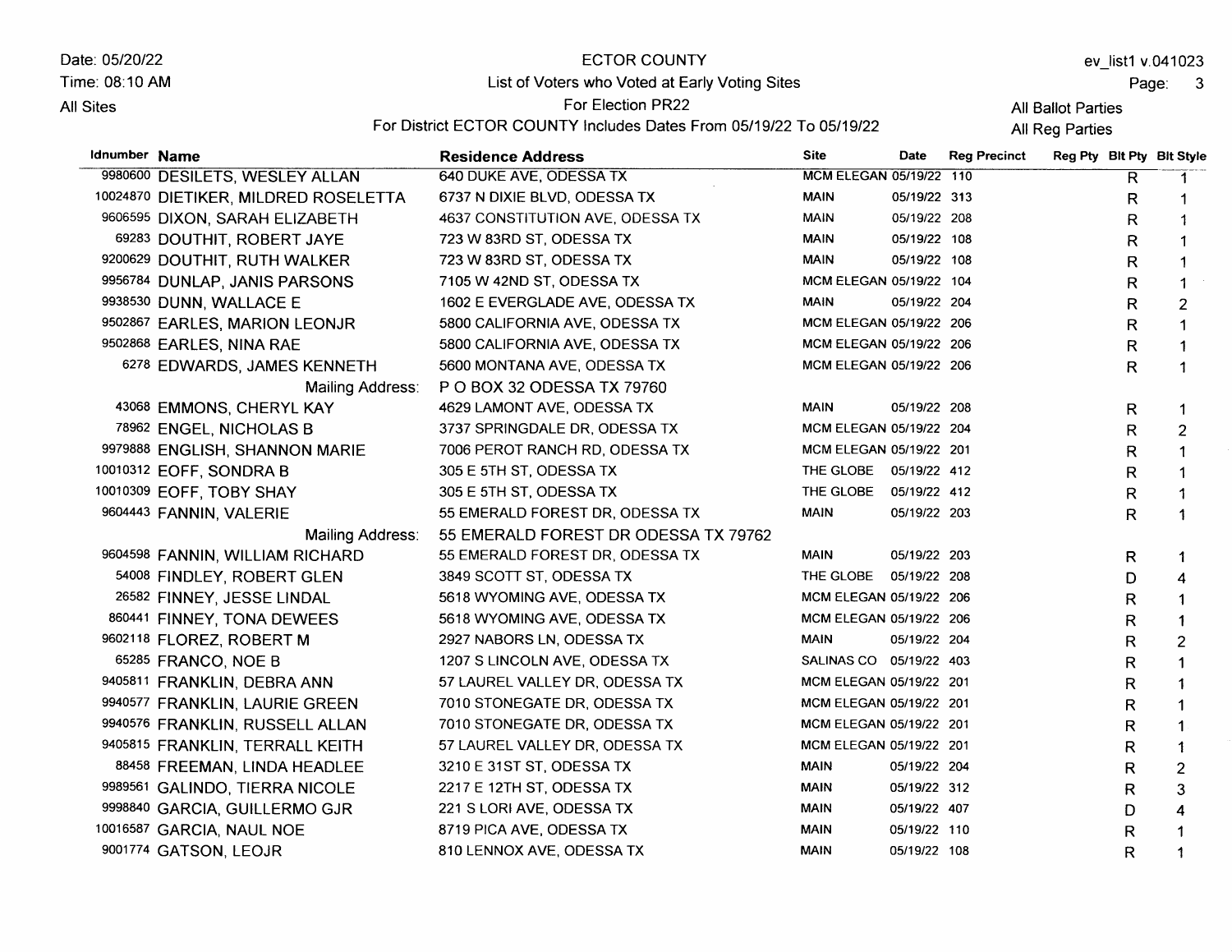Date: 05/20/22 Time: 08:10 AM

**All Sites** 

#### ECTOR COUNTY

List of Voters who Voted at Early Voting Sites

ev\_list1 v.041023

Page: <sup>4</sup>

All Ballot Parties

For Election PR22 For District ECTOR COUNTY Includes Dates From 05/19/22 To 05/19/22

| Idnumber Name |                                  | <b>Residence Address</b>                | <b>Site</b>             | Date         | <b>Reg Precinct</b> |              | Reg Pty Blt Pty Blt Style |
|---------------|----------------------------------|-----------------------------------------|-------------------------|--------------|---------------------|--------------|---------------------------|
|               | 9001775 GATSON, ZASSAR MARIE     | 810 LENNOX AVE, ODESSA TX               | <b>MAIN</b>             | 05/19/22 108 |                     | D            | 4                         |
|               | 11520 GEORGE, AMANDA             | 2549 PALO VERDE DR, ODESSA TX           | MCM ELEGAN 05/19/22 203 |              |                     | R            | 1                         |
|               | 15183 GIDCUMB, GARY LELAND       | 2110 N PALOMINO AVE, ODESSA TX          | KELLUS TUR 05/19/22 103 |              |                     | R            | 1                         |
|               | 61082 GIESLER, HAROLD DEAN       | 4113 W 8TH ST, ODESSA TX                | <b>MAIN</b>             | 05/19/22 407 |                     | R            | $\mathbf 1$               |
|               | 61083 GIESLER, PAULA GAMBELL     | 4113 W 8TH ST, ODESSA TX                | <b>MAIN</b>             | 05/19/22 407 |                     | R            | $\mathbf 1$               |
|               | 10023112 GOMEZ, JAMES            | 468 E SCHIRRA DR, ODESSA TX             | KELLUS TUR 05/19/22 409 |              |                     | D            | $\overline{4}$            |
|               | Mailing Address:                 | PO BOX 545 ODESSA TX 79760              |                         |              |                     |              |                           |
|               | 9504123 GOMEZ, LUIS EDUARDO      | 4016 DUMONT DR, ODESSA TX               | MCM ELEGAN 05/19/22 204 |              |                     | R            | $\overline{2}$            |
|               | 9961053 GRAY, MARILYN E          | 1413 BYRON AVE, ODESSA TX               | <b>MAIN</b>             | 05/19/22 312 |                     | R            | 3                         |
|               | 9909304 GRAY, NATHAN DALE        | 1413 BYRON AVE, ODESSA TX               | <b>MAIN</b>             | 05/19/22 312 |                     | R            | 3                         |
|               | 62193 HALBERT, ROBERT L          | 1709 E CRESCENT DR, ODESSA TX           | <b>MAIN</b>             | 05/19/22 312 |                     | R.           | 3                         |
|               | 62194 HALBERT, ROSE EMMA         | 1709 E CRESCENT DR, ODESSA TX           | <b>MAIN</b>             | 05/19/22 312 |                     | R            | 3                         |
|               | 9946974 HALLMARK, DON EUGENE     | 7 CASA LOMA, ODESSA TX                  | MCM ELEGAN 05/19/22 201 |              |                     | R            | $\mathbf{1}$              |
|               | 9100626 HALLMARK, PRISCILLA JEAN | 7 CASA LOMA, ODESSA TX                  | MCM ELEGAN 05/19/22 201 |              |                     | R            |                           |
|               | 45724 HAMILTON, JAIME JUNE       | 1736 E 53RD ST, ODESSA TX               | THE GLOBE 05/19/22 205  |              |                     | R            | $\mathbf 1$               |
|               | 9970495 HAMMOND, HELEN LOUISE    | 1203 OAK AVE, ODESSA TX                 | <b>MAIN</b>             | 05/19/22 403 |                     | D            | 4                         |
|               | 9949814 HAMMONDS, DARRYL WAYNE   | 7307 DONATELLO ST, ODESSA TX            | <b>MAIN</b>             | 05/19/22 201 |                     | D            | 4                         |
|               | 9000840 HANKINS, GRAYSON ROSCOE  | 3306 SHERBROOK RD, ODESSA TX            | <b>MAIN</b>             | 05/19/22 203 |                     | $\mathsf R$  | $\mathbf{1}$              |
|               | 9100739 HANKINS, LESLIE ANN      | 3306 SHERBROOK RD, ODESSA TX            | <b>MAIN</b>             | 05/19/22 203 |                     | R.           | $\mathbf 1$               |
|               | 9958374 HARDEN, JACQUELINE KAY   | 6140 N SEWARD AVE, ODESSA TX            | <b>MAIN</b>             | 05/19/22 101 |                     | R.           | $\mathbf 1$               |
|               | Mailing Address:                 | PO BOX 3202 ODESSA TX 79760             |                         |              |                     |              |                           |
|               | 9903204 HARKINS, MELBA BURKS     | 3803 SPRINGBROOK DR, ODESSA TX          | MAIN                    | 05/19/22 204 |                     | R.           | 2                         |
|               | 9903205 HARKINS, MICHAEL SCOTT   | 3803 SPRINGBROOK DR, ODESSA TX          | <b>MAIN</b>             | 05/19/22 204 |                     | R            | $\overline{2}$            |
|               | 35499 HARRIS, SHERRIE JEANNE     | 2727 N EAGLE NEST AVE, ODESSA TX        | <b>MAIN</b>             | 05/19/22 101 |                     | R            | $\mathbf{1}$              |
|               | Mailing Address:                 | 9413 W UNIVERSITY #5127 ODESSA TX 79764 |                         |              |                     |              |                           |
|               | 86526 HART, DARRELL WAYNE        | 4307 VILLAGE WAY, ODESSA TX             | <b>MAIN</b>             | 05/19/22 208 |                     | R            | -1                        |
|               | 9984736 HAVENS, MISTY D          | 14 FOOTE CT, ODESSA TX                  | <b>MAIN</b>             | 05/19/22 208 |                     | R            |                           |
|               | 9531 HAVIS, SHARON ESTELLE       | 1403 DORAN DR, ODESSA TX                | <b>MAIN</b>             | 05/19/22 309 |                     | R            |                           |
|               | 8805398 HECKLER, HARVEY ROBERT   | 1704 WALNUT AVE, ODESSA TX              | <b>MAIN</b>             | 05/19/22 309 |                     | $\mathsf{R}$ | $\mathbf{1}$              |
|               | 7631 HEFFLIN, CORINNE WARD       | 6603 AMBER DR, ODESSA TX                | MCM ELEGAN 05/19/22 203 |              |                     | R            |                           |
|               | 9935128 HEFFLIN, ROY O'NEAL      | 6603 AMBER DR, ODESSA TX                | MCM ELEGAN 05/19/22 203 |              |                     | R            |                           |
|               | 9951989 HENDERSON, GLEN HARDY    | 722 N MIDLAND ST, GOLDSMITH TX          | <b>MAIN</b>             | 05/19/22 109 |                     | $\mathsf{R}$ |                           |
|               | Mailing Address:                 | PO BOX 213 GOLDSMITH TX 79741           |                         |              |                     |              |                           |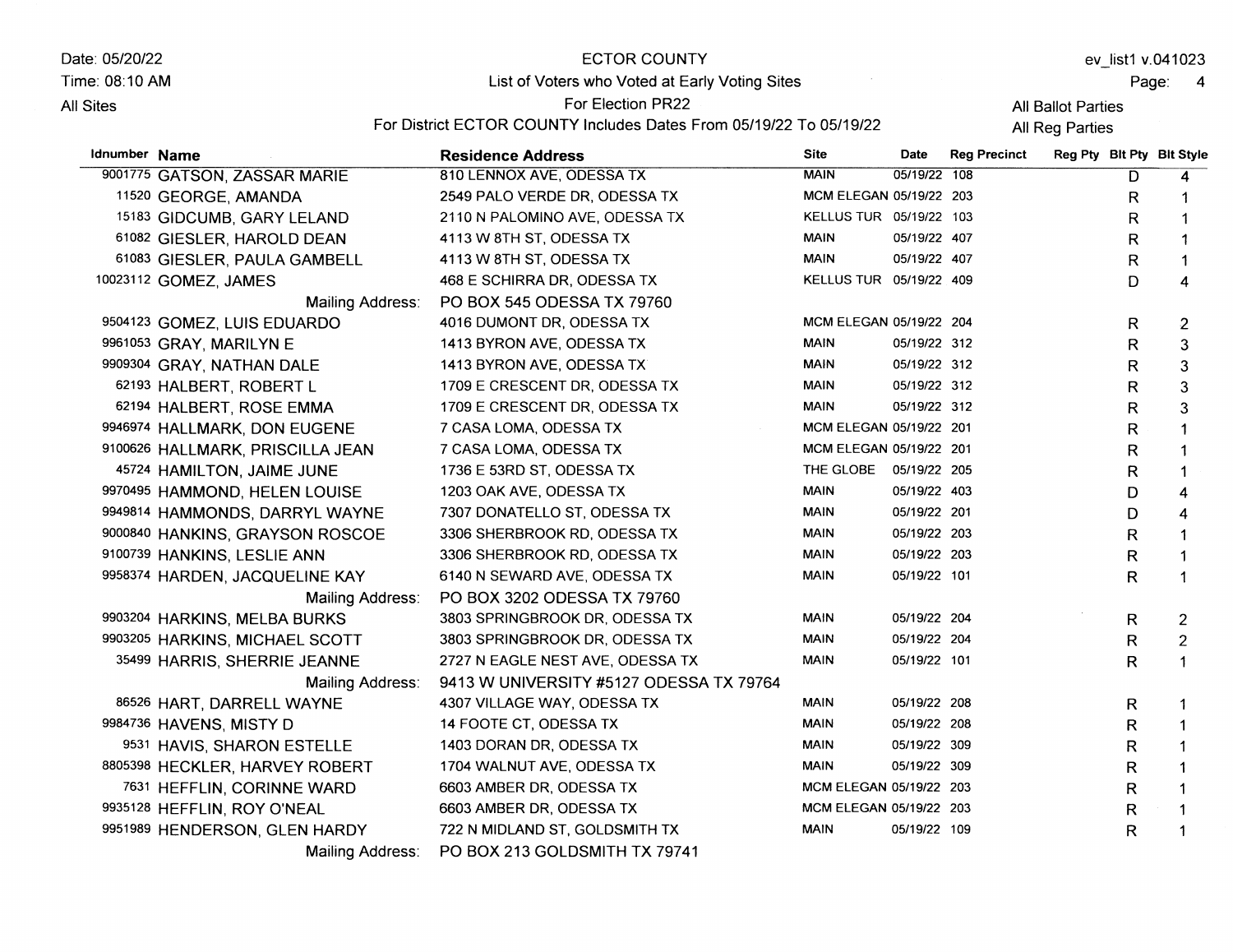Date: 05/20/22 Time: 08:10 AM All Sites

## **ECTOR COUNTY** List of Voters who Voted at Early Voting Sites

Page: 5

All Ballot Parties

 $\sim$ 

For Election PR22 For District ECTOR COUNTY lncludes Dates From 05119122 To 05119122

| Idnumber Name |                                   | <b>Residence Address</b>      | <b>Site</b>             | Date         | <b>Reg Precinct</b> |    | Reg Pty Bit Pty Bit Style |
|---------------|-----------------------------------|-------------------------------|-------------------------|--------------|---------------------|----|---------------------------|
|               | 9303682 HENDERSON, JAMES ALBERTJR | 3710 HOLLEY AVE, ODESSA TX    | <b>MAIN</b>             | 05/19/22 204 |                     | R. | $\overline{2}$            |
|               | 9922723 HERNANDEZ, JAIME LUIS     | 2830 E 21ST ST, ODESSA TX     | <b>MAIN</b>             | 05/19/22 202 |                     | R  | 1                         |
|               | 9101047 HERNANDEZ, NIMFA TEODORA  | 2190 W BERRY ST, ODESSA TX    | MAIN                    | 05/19/22 404 |                     | R  | $\mathbf{1}$              |
|               | 9980621 HILL, RONALD GARY         | 7307 DONATELLO ST, ODESSA TX  | <b>MAIN</b>             | 05/19/22 201 |                     | D  | 4                         |
|               | 9950630 HOGAN, BARBARA F          | 2700 BAINBRIDGE DR, ODESSA TX | MCM ELEGAN 05/19/22 203 |              |                     | R  | $\mathbf 1$               |
|               | 55942 HOLLMANN, DANIEL JOSEPH     | 6315 DEERING DR, ODESSA TX    | MCM ELEGAN 05/19/22 203 |              |                     | R  |                           |
|               | 55941 HOLLMANN, JEANETTE          | 6315 DEERING DR, ODESSA TX    | MCM ELEGAN 05/19/22 203 |              |                     | R  |                           |
|               | 9940308 HOLLMANN, MELANIE LOUISE  | 2408 QUAIL PARK PL, ODESSA TX | MCM ELEGAN 05/19/22 209 |              |                     | R  | 1                         |
|               | 33740 HOLMES, WILLIAM MICHAEL     | 1816 PETROLEUM DR, ODESSA TX  | MAIN                    | 05/19/22 205 |                     | D  | $\boldsymbol{4}$          |
|               | 9995392 HORICK, HANNAH KATHRYN    | 408 W 17TH ST, ODESSA TX      | SALINAS CO 05/19/22 303 |              |                     | D  | $\boldsymbol{4}$          |
|               | 9929823 HORN, STACEY RENEE        | 2106 REDBUD AVE, ODESSA TX    | MAIN                    | 05/19/22 312 |                     | D  | $\overline{4}$            |
|               | 863016 HORNUNG, CHARLES G         | 1744 BUFFALO AVE, ODESSA TX   | <b>MAIN</b>             | 05/19/22 205 |                     | R  | $\blacktriangleleft$      |
|               | 863023 HORNUNG, VERA JANE         | 1744 BUFFALO AVE, ODESSA TX   | <b>MAIN</b>             | 05/19/22 205 |                     | R  | $\mathbf{1}$              |
|               | 85444 HOSKINSON, DOUGLAS MARK     | 6009 MECCA ST, ODESSA TX      | MCM ELEGAN 05/19/22 203 |              |                     | R  | $\mathbf 1$               |
|               | 85445 HOSKINSON, RAMONA LYNN      | 6009 MECCA ST, ODESSA TX      | <b>MAIN</b>             | 05/19/22 203 |                     | R  | $\mathbf 1$               |
|               | 10004042 HUGHES, LUKE ANTHONY     | 3560 N GREER AVE, ODESSA TX   | MAIN                    | 05/19/22 104 |                     | R  | 1                         |
|               | 57606 HUNT, MARTHA SUSAN          | 4643 FOUNTAIN LN, ODESSA TX   | MCM ELEGAN 05/19/22 209 |              |                     | R  | $\mathbf{1}$              |
|               | 27250 IRVIN, MATTHEW WILLIAM      | 3007 BYRON AVE, ODESSA TX     | MCM ELEGAN 05/19/22 204 |              |                     | R  | $\overline{2}$            |
|               | 89562 IRVIN, PEGGY JOYCE          | 3007 BYRON AVE, ODESSA TX     | MCM ELEGAN 05/19/22 204 |              |                     | R  | 2                         |
|               | 9914760 JAMES, RICKY DEAN         | 5125 WHITSON CT, ODESSA TX    | <b>MAIN</b>             | 05/19/22 208 |                     | R  | $\mathbf 1$               |
|               | 93903 JOHNSON, CAROLYN JO         | 1308 BRITTANY LN, ODESSA TX   | MCM ELEGAN 05/19/22 209 |              |                     | R  | 1                         |
|               | 85475 JOHNSON, CHRISTINA PIERCE   | 9 SHILOH RD, ODESSA TX        | MCM ELEGAN 05/19/22 203 |              |                     | R  | 1                         |
|               | 9406519 JOHNSON, KEITH EDWARD     | 9 SHILOH RD, ODESSA TX        | MCM ELEGAN 05/19/22 203 |              |                     | R  | $\mathbf 1$               |
|               | 10001869 JOHNSON, LARRY DAVID     | 1810 CANAL ST, ODESSA TX      | MCM ELEGAN 05/19/22 110 |              |                     | R  | $\mathbf 1$               |
|               | 55971 JOHNSON, MARTA MIDGLEY      | 4210 KIRKWOOD DR, ODESSA TX   | MCM ELEGAN 05/19/22 203 |              |                     | R  | 1                         |
|               | 94293 JOHNSON, MICHAEL C          | 1308 BRITTANY LN, ODESSA TX   | MCM ELEGAN 05/19/22 209 |              |                     | R  | $\mathbf{1}$              |
|               | 9928335 JONES, ANDREW JACKSONIII  | 3910 DUMONT DR, ODESSA TX     | <b>MAIN</b>             | 05/19/22 204 |                     | R  | $\overline{2}$            |
|               | 9803822 JONES, GARY LYNN          | 1443 N AVENUE J, ODESSA TX    | KELLUS TUR 05/19/22 407 |              |                     | R  | 1                         |
|               | 9801404 JONES, JANA LYNN          | 9808 AGAVE AVE, ODESSA TX     | <b>MAIN</b>             | 05/19/22 111 |                     | R  | $\mathbf{1}$              |
|               | 50228 JONES, JENNIFER THERESA     | 3910 DUMONT DR, ODESSA TX     | <b>MAIN</b>             | 05/19/22 204 |                     | R  | $\overline{2}$            |
|               | 9909374 JONES, KEITH WAYNE        | 9808 AGAVE AVE, ODESSA TX     | <b>MAIN</b>             | 05/19/22 111 |                     | R. | $\mathbf 1$               |
|               | 9902277 JONES, TAMMY LEIGH        | 3520 MONCLAIR AVE, ODESSA TX  | MCM ELEGAN 05/19/22 203 |              |                     | R  | 1                         |
|               | 9998358 KEEN, HALEY NOEL          | 4374 N CYPRESS AVE, ODESSA TX | THE GLOBE 05/19/22 101  |              |                     | R  | $\mathbf 1$               |
|               |                                   |                               |                         |              |                     |    |                           |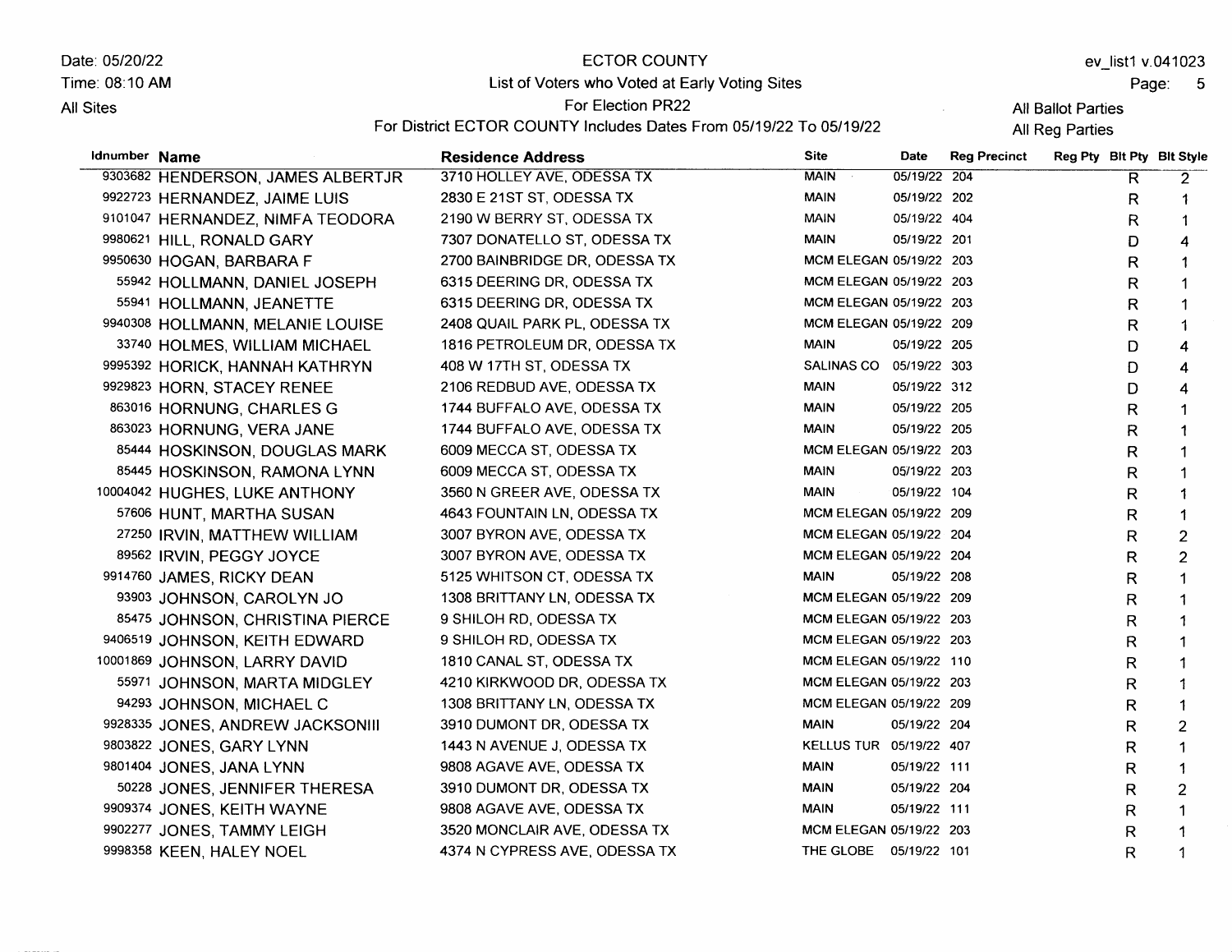Date: 05/20/22 Time: 08:10 AM

**All Sites** 

## ECTOR COUNTY List of Voters who Voted at Early Voting Sites

ev\_list1 v.041023

Page: <sup>6</sup>

All Ballot Parties

For Election PR22 For District ECTOR COUNTY Includes Dates From 05/19/22 To 05/19/22

| Idnumber Name |                                   | <b>Residence Address</b>           | <b>Site</b>                   | Date         | <b>Reg Precinct</b> | Reg Pty Bit Pty Bit Style |              |                |
|---------------|-----------------------------------|------------------------------------|-------------------------------|--------------|---------------------|---------------------------|--------------|----------------|
|               | 9000420 KENNER, CARMEN MARIE      | 6300 DEERING DR, ODESSA TX         | MCM ELEGAN 05/19/22 203       |              |                     |                           | R.           |                |
|               | 8701426 KENNER, JACK WALTON       | 6300 DEERING DR, ODESSA TX         | MCM ELEGAN 05/19/22 203       |              |                     |                           | R            | 1              |
|               | 8805524 KENWORTHY, SUSAN SPARTZ   | 2929 PALO VERDE DR, ODESSA TX      | MCM ELEGAN 05/19/22 203       |              |                     |                           | R.           | 1              |
|               | 57625 KETRON, KENNETH LEE         | 3710 BOULDER AVE, ODESSA TX        | <b>MAIN</b>                   | 05/19/22 204 |                     |                           | R            | $\overline{c}$ |
|               | 57525 KIRK, JUDITH ANN            | 8804 HEATHER LN, ODESSA TX         | MAIN                          | 05/19/22 108 |                     |                           | R            | 1              |
|               | 9994142 KIRK, KATHRINE MICHELLE   | 3 N DIAIS CIR, ODESSA TX           | MAIN                          | 05/19/22 206 |                     |                           | R            | $\mathbf{1}$   |
|               | 9955897 KIRK, KENDRA LEE          | 1400 PATTON DR, ODESSA TX          | <b>MAIN</b>                   | 05/19/22 309 |                     |                           | $\mathsf R$  | $\mathbf{1}$   |
|               | 9201015 KITCHENS, ALMA JOYCE      | 304 E 42ND ST, ODESSA TX           | MAIN                          | 05/19/22 307 |                     |                           | $\mathsf R$  | $\mathbf{1}$   |
|               | 9907941 KOYM, MARY TODD           | 5309 CONLEY PL, ODESSA TX          | MCM ELEGAN 05/19/22 208       |              |                     |                           | R            | 1              |
|               | 9603483 KYKER, DONALD GENEJR      | 4636 FOUNTAIN LN, ODESSA TX        | <b>MAIN</b>                   | 05/19/22 209 |                     |                           | R            |                |
|               | 9927343 KYKER, LAURA KAY          | 4636 FOUNTAIN LN, ODESSA TX        | <b>MAIN</b>                   | 05/19/22 209 |                     |                           | R            | 1              |
|               | 9907103 LARA, ANNIE CATHERINE     | 506 N SAM HOUSTON AVE, ODESSA TX   | <b>MAIN</b>                   | 05/19/22 412 |                     |                           | R            | 1              |
|               | 9100890 LASATER, EDWARD BRENT     | 11 MARAVILLA CIR, ODESSA TX        | MAIN                          | 05/19/22 110 |                     |                           | R            | 1              |
|               | 54980 LASITER, JOHNNY WAYNE       | 73 SHILOH RD, ODESSA TX            | <b>MAIN</b>                   | 05/19/22 203 |                     |                           | R            | $\mathbf 1$    |
|               | Mailing Address:                  | 73 SHILOH RD ODESSA TX 79762       |                               |              |                     |                           |              |                |
|               | 54981 LASITER, SANDRA             | 73 SHILOH RD, ODESSA TX            | <b>MAIN</b>                   | 05/19/22 203 |                     |                           | $\mathsf{R}$ | $\mathbf 1$    |
|               | Mailing Address:                  | 73 SHILOH RD ODESSA TX 79762       |                               |              |                     |                           |              |                |
|               | 8800833 LATIMER, JOHN BAXTER      | 6940 SLEEPY HOLLOW, ODESSA TX      | MCM ELEGAN 05/19/22 206       |              |                     |                           | R            | 1              |
|               | 19277 LEE, JORETHA HARRINGTON     | 12 CHIMNEY HOLLOW, ODESSA TX       | MAIN                          | 05/19/22 203 |                     |                           | D            | $\overline{4}$ |
|               | 9969576 LEHR, GRANT ALAN          | 5075 E 52ND ST APT M315, ODESSA TX | MCM ELEGAN 05/19/22 206       |              |                     |                           | R            |                |
|               | 9208004 LEHR, JACKIE LYNN         | 2407 QUAIL PARK PL, ODESSA TX      | MCM ELEGAN 05/19/22 209       |              |                     |                           | R            |                |
|               | 9208005 LEHR, MICHAEL ALAN        | 2407 QUAIL PARK PL, ODESSA TX      | MCM ELEGAN 05/19/22 209       |              |                     |                           | R            | 1              |
|               | 9804073 LEWALLEN, CHERYL PORTER   | 3121 TRAILS END RD, ODESSA TX      | MCM ELEGAN 05/19/22 203       |              |                     |                           | R            | 1              |
|               | 9901475 LEWIS, JOSHUA DAVID       | 5609 AUSTIN AVE, ODESSA TX         | <b>MAIN</b><br>$\sim 10^{-1}$ | 05/19/22 313 |                     |                           | D            | 4              |
|               | 32650 LEWIS, TRYON DEXTER         | 1502 DOTSY AVE, ODESSA TX          | MAIN                          | 05/19/22 303 |                     |                           | R            | $\mathbf 1$    |
|               | 8900598 LIBSON, PAULA BETH        | 1402 FRENCH AVE, ODESSA TX         | <b>MAIN</b>                   | 05/19/22 209 |                     |                           | R            | $\mathbf{1}$   |
|               | 30079 LIPHAM, SHARON ANN          | 812 NEW CASTLE CT, ODESSA TX       | <b>MAIN</b>                   | 05/19/22 108 |                     |                           | R            | $\mathbf 1$    |
|               | 9404646 LOAGUE, LOLA JOY          | 6109 ST LOUIS AVE, ODESSA TX       | MCM ELEGAN 05/19/22 313       |              |                     |                           | R            | $\mathbf{1}$   |
|               | 9600988 LONG, DAVID MITCHEL       | 19 LONG CHAMP CT, ODESSA TX        | <b>MAIN</b>                   | 05/19/22 203 |                     |                           | R            | 1              |
|               | 9918385 LUMPKIN, LINDSEY RACHELLE | 117 CASA GRANDE DR, ODESSA TX      | MAIN                          | 05/19/22 302 |                     |                           | R            | $\mathbf 1$    |
|               | 9957491 MARRERO, MICHAEL R        | 54 EMERALD FOREST DR, ODESSA TX    | <b>MAIN</b>                   | 05/19/22 203 |                     |                           | R            | 1              |
|               | 9953540 MARTIN, JOHN ANTHONY      | 3414 VALVERDE ST, ODESSA TX        | <b>MAIN</b>                   | 05/19/22 201 |                     |                           | $\mathsf{R}$ | $\mathbf{1}$   |
|               | 9961872 MARTIN, SHARON LYNN       | 3414 VALVERDE ST, ODESSA TX        | <b>MAIN</b>                   | 05/19/22 201 |                     |                           | $\mathsf{R}$ | $\mathbf 1$    |
|               |                                   |                                    |                               |              |                     |                           |              |                |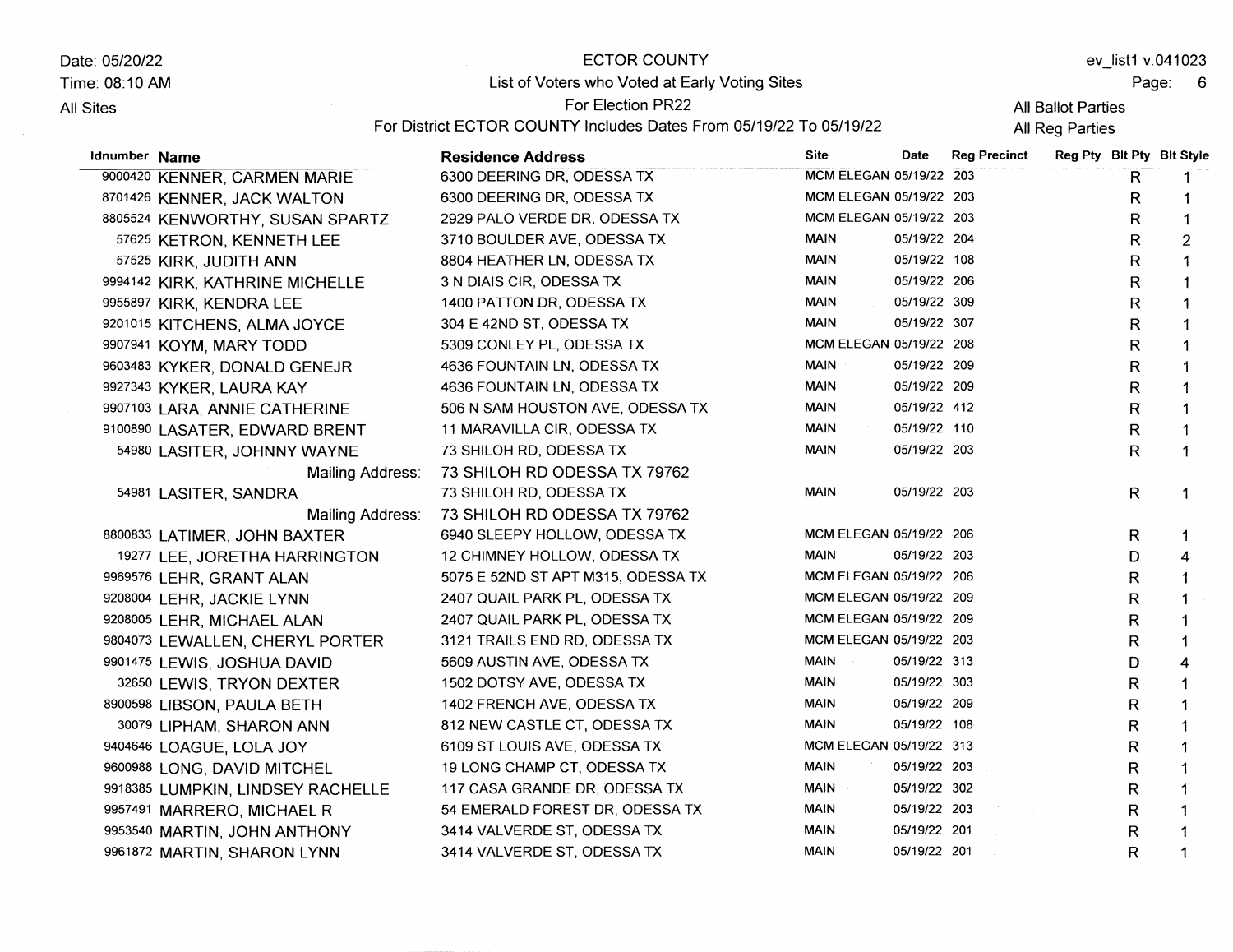Date: 05/20/22

Time: 08:10 AM

#### **All Sites**

#### **ECTOR COUNTY**

List of Voters who Voted at Early Voting Sites For Election PR22

ev\_list1 v.041023

Page: 7

All Ballot Parties All Reg Parties

|               |                                                    | For District ECTOR COUNTY Includes Dates From 05/19/22 To 05/19/22 |                         |              | All Reg Parties     |                           |                |                |
|---------------|----------------------------------------------------|--------------------------------------------------------------------|-------------------------|--------------|---------------------|---------------------------|----------------|----------------|
| Idnumber Name |                                                    | <b>Residence Address</b>                                           | <b>Site</b>             | Date         | <b>Reg Precinct</b> | Reg Pty Blt Pty Bit Style |                |                |
|               | 9077 MASTERS, BENNY JAMES                          | 4309 REDBUD AVE, ODESSA TX                                         | MCM ELEGAN 05/19/22 208 |              |                     |                           | $\overline{R}$ | $\mathbf{1}$   |
|               | 64148 MAYS, DARLENE                                | 3001 POINTER LN #6C, ODESSA TX                                     | MCM ELEGAN 05/19/22 203 |              |                     |                           | D              | 4              |
|               | Mailing Address:                                   | P O BOX 2382 ODESSA TX 79760                                       |                         |              |                     |                           |                |                |
|               | 9908450 MCCRACKEN, MARILYN LOU                     | 1829 CORD ST, ODESSA TX                                            | MAIN                    | 05/19/22 205 |                     |                           | R              | 1              |
|               | 79178 MCCRURY, CHERYL LYN                          | 15 SHILOH RD, ODESSA TX                                            | MCM ELEGAN 05/19/22 203 |              |                     |                           | R              | $\mathbf 1$    |
|               | 9939677 MCGILL, KEITH A                            | 6537 DUNBAR DR, ODESSA TX                                          | MCM ELEGAN 05/19/22 203 |              |                     |                           | R              |                |
|               | 9932111 MCGILL, LEASA JANE                         | 6537 DUNBAR DR, ODESSA TX                                          | MCM ELEGAN 05/19/22 203 |              |                     |                           | R              | 1              |
|               | 9974033 MCINTOSH, GARY ELDON                       | 1201 E 11TH ST, ODESSA TX                                          | <b>MAIN</b>             | 05/19/22 309 |                     |                           | R              | $\mathbf{1}$   |
|               | 41264 MCLEMORE, JOYCE GRIGGS                       | 2104 NABORS LN, ODESSA TX                                          | <b>MAIN</b>             | 05/19/22 312 |                     |                           | R              | 3              |
|               | 9999744 MELGOZA, ARION C                           | 2212 E 14TH ST, ODESSA TX                                          | <b>MAIN</b>             | 05/19/22 312 |                     |                           | R              | 3              |
|               | 9993267 MENCHACA, EDDIE MUELA                      | 3501 FAIRMONT DR, ODESSA TX                                        | MCM ELEGAN 05/19/22 203 |              |                     |                           | R              | $\mathbf{1}$   |
|               | 9993260 MENCHACA, SHARON MOBLEY                    | 3501 FAIRMONT DR, ODESSA TX                                        | <b>MAIN</b>             | 05/19/22 203 |                     |                           | R              | $\mathbf 1$    |
|               | 67185 MILES, PHILIP RAY                            | 9034 W 25TH ST, ODESSA TX                                          | KELLUS TUR 05/19/22 103 |              |                     |                           | R              | $\mathbf 1$    |
|               | 9304152 MILLER, DANNY LEE                          | 6549 OPAL DR, ODESSA TX                                            | <b>MAIN</b>             | 05/19/22 203 |                     |                           | R.             | $\mathbf 1$    |
|               | 8800320 MILLER, DONNA ELAINE                       | 6549 OPAL DR, ODESSA TX                                            | <b>MAIN</b>             | 05/19/22 203 |                     |                           | R              | $\mathbf{1}$   |
|               | 9946071 MINYARD, DUSTIN ALVIS LEE                  | 10608 W PALOMINO DR, ODESSA TX                                     | <b>MAIN</b>             | 05/19/22 101 |                     |                           | R              | $\mathbf 1$    |
|               | 52571 MITSCHKE, BETTY ROSE                         | 912 W 23RD ST, ODESSA TX                                           | THE GLOBE               | 05/19/22 303 |                     |                           | R              | $\mathbf{1}$   |
|               | 9201388 MOORE, DAVID PHILIP                        | 813 CLAYMOOR DR, ODESSA TX                                         | MAIN                    | 05/19/22 108 |                     |                           | R              | $\mathbf 1$    |
|               | 102329 MOORE, JAN ELIZABETH                        | 813 CLAYMOOR DR, ODESSA TX                                         | THE GLOBE               | 05/19/22 108 |                     |                           | R              | 1              |
|               | 9956405 MORALES NATERA, FRANCISCO<br><b>JAVIER</b> | 3 ALLIONIA LN, ODESSA TX                                           | <b>MAIN</b>             | 05/19/22 110 |                     |                           | R              | $\mathbf 1$    |
|               | 9907304 MORALES, HEATHER LYNN                      | 3 ALLIONIA LN, ODESSA TX                                           | <b>MAIN</b>             | 05/19/22 110 |                     |                           | R              | -1             |
|               | 9926723 NATIVIDAD, REBECCA VALDEZ                  | 5201 LOCUST AVE, ODESSA TX                                         | THE GLOBE               | 05/19/22 205 |                     |                           | D              | 4              |
|               | 36306 NEALY, MARVIN                                | 1640 W 25TH ST, ODESSA TX                                          | THE GLOBE               | 05/19/22 301 |                     |                           | D              | $\overline{4}$ |
|               | 40562 NEALY, VIVIAN LESLIE                         | 1640 W 25TH ST, ODESSA TX                                          | THE GLOBE 05/19/22 301  |              |                     |                           | D              | $\overline{4}$ |
|               | 9601044 NEBOH, OBINNA EUGENE                       | 6448 RICHWOOD RD, ODESSA TX                                        | MCM ELEGAN 05/19/22 203 |              |                     |                           | R              | $\mathbf{1}$   |
|               | 9900999 NEBOH, STELLA E                            | 6448 RICHWOOD RD, ODESSA TX                                        | MCM ELEGAN 05/19/22 203 |              |                     |                           | R              | $\mathbf 1$    |
|               | 9950583 NIELSEN, PAUL ALAN                         | 41 E HARVARD CIR, ODESSA TX                                        | <b>MAIN</b>             | 05/19/22 110 |                     |                           | R              | $\ddagger$     |
|               | 9991554 NOBLES, JOHN FRANKLINII                    | 1400 PATTON DR, ODESSA TX                                          | <b>MAIN</b>             | 05/19/22 309 |                     |                           | R              | $\mathbf{1}$   |
|               | 10003354 OLGUIN, CAROL LEE                         | 1401 SAN ANDRES DR # 15, ODESSA TX                                 | THE GLOBE               | 05/19/22 301 |                     |                           | R              | $\mathbf 1$    |
|               | 9984051 ONSTOT, KENNETH EARL                       | 1508 CUMBERLAND RD, ODESSA TX                                      | THE GLOBE               | 05/19/22 202 |                     |                           | R              | $\mathbf 1$    |
|               | 9800953 PALMA, ALFONSO                             | 2809 BRENTWOOD DR, ODESSA TX                                       | <b>MAIN</b>             | 05/19/22 308 |                     |                           | $\mathsf R$    | -1             |
|               | 11107 PALMER, DICKIE LYNN                          | 2409 W 15TH ST, ODESSA TX                                          | <b>MAIN</b>             | 05/19/22 406 |                     |                           | R              | $\mathbf 1$    |